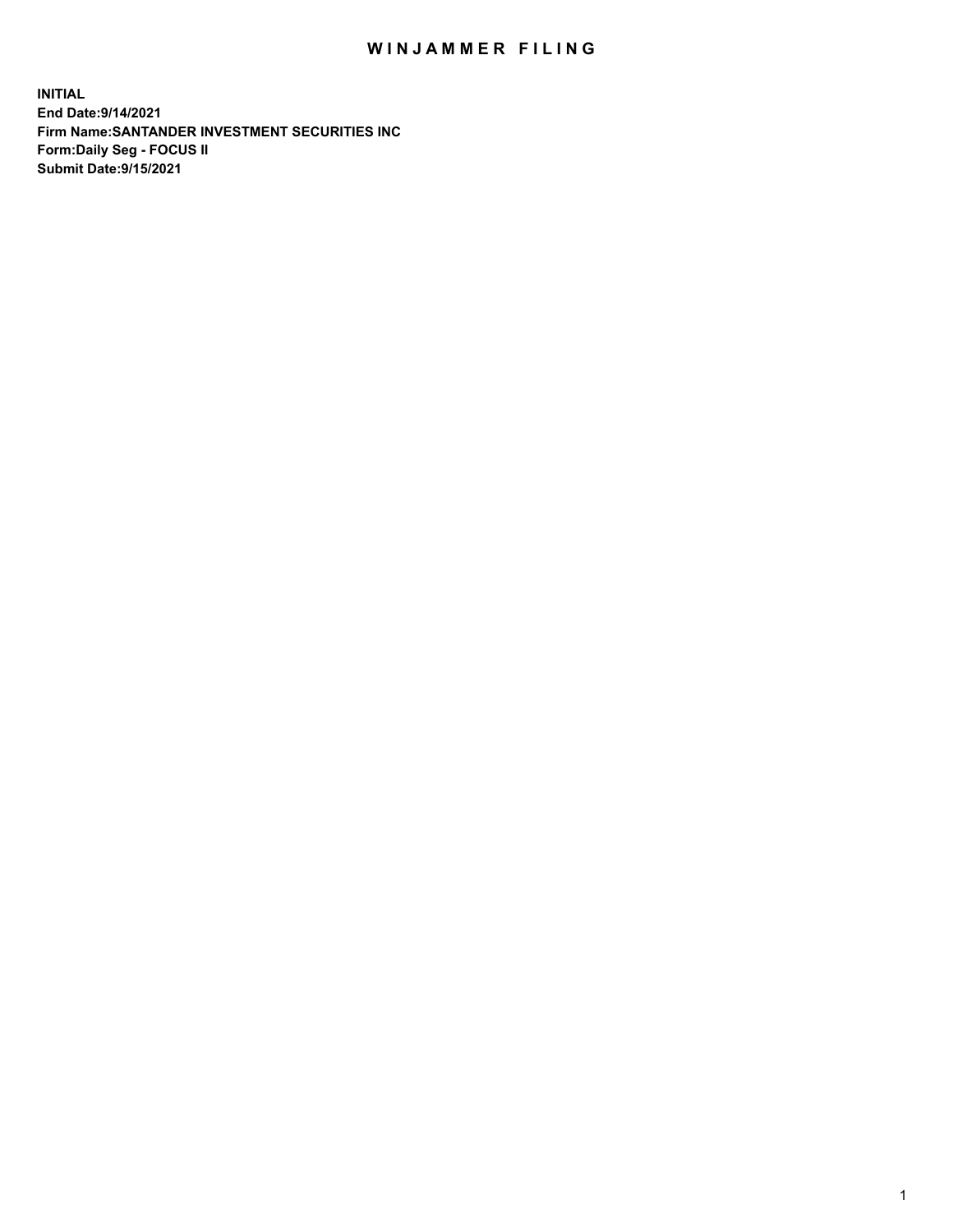**INITIAL End Date:9/14/2021 Firm Name:SANTANDER INVESTMENT SECURITIES INC Form:Daily Seg - FOCUS II Submit Date:9/15/2021 Daily Segregation - Cover Page**

| $0091090001 - 00101 + 090$                                                        |                                            |
|-----------------------------------------------------------------------------------|--------------------------------------------|
| Name of Company                                                                   | <b>SANTANDER INVESTMENT</b>                |
| <b>Contact Name</b>                                                               | <b>SECURITIES INC</b><br><b>Richard Ro</b> |
| <b>Contact Phone Number</b>                                                       | (212) 350-3662                             |
| <b>Contact Email Address</b>                                                      | richard.ro@santander.us                    |
| FCM's Customer Segregated Funds Residual Interest Target (choose one):            |                                            |
| a. Minimum dollar amount: ; or                                                    | 70,000,000                                 |
| b. Minimum percentage of customer segregated funds required:%; or                 | $\overline{\mathbf{0}}$                    |
| c. Dollar amount range between: and; or                                           | 0 <sub>0</sub>                             |
| d. Percentage range of customer segregated funds required between: % and %.       | 0 <sub>0</sub>                             |
| FCM's Customer Secured Amount Funds Residual Interest Target (choose one):        |                                            |
| a. Minimum dollar amount: ; or                                                    | $\overline{\mathbf{0}}$                    |
| b. Minimum percentage of customer secured funds required:%; or                    | $\underline{\mathbf{0}}$                   |
| c. Dollar amount range between: and; or                                           | 0 <sub>0</sub>                             |
| d. Percentage range of customer secured funds required between: % and %.          | 0 <sub>0</sub>                             |
| FCM's Cleared Swaps Customer Collateral Residual Interest Target (choose one):    |                                            |
| a. Minimum dollar amount: ; or                                                    | $\overline{\mathbf{0}}$                    |
| b. Minimum percentage of cleared swaps customer collateral required:%; or         | $\underline{\mathbf{0}}$                   |
| c. Dollar amount range between: and; or                                           | 0 <sub>0</sub>                             |
| d. Percentage range of cleared swaps customer collateral required between:% and%. | 00                                         |

Attach supporting documents CH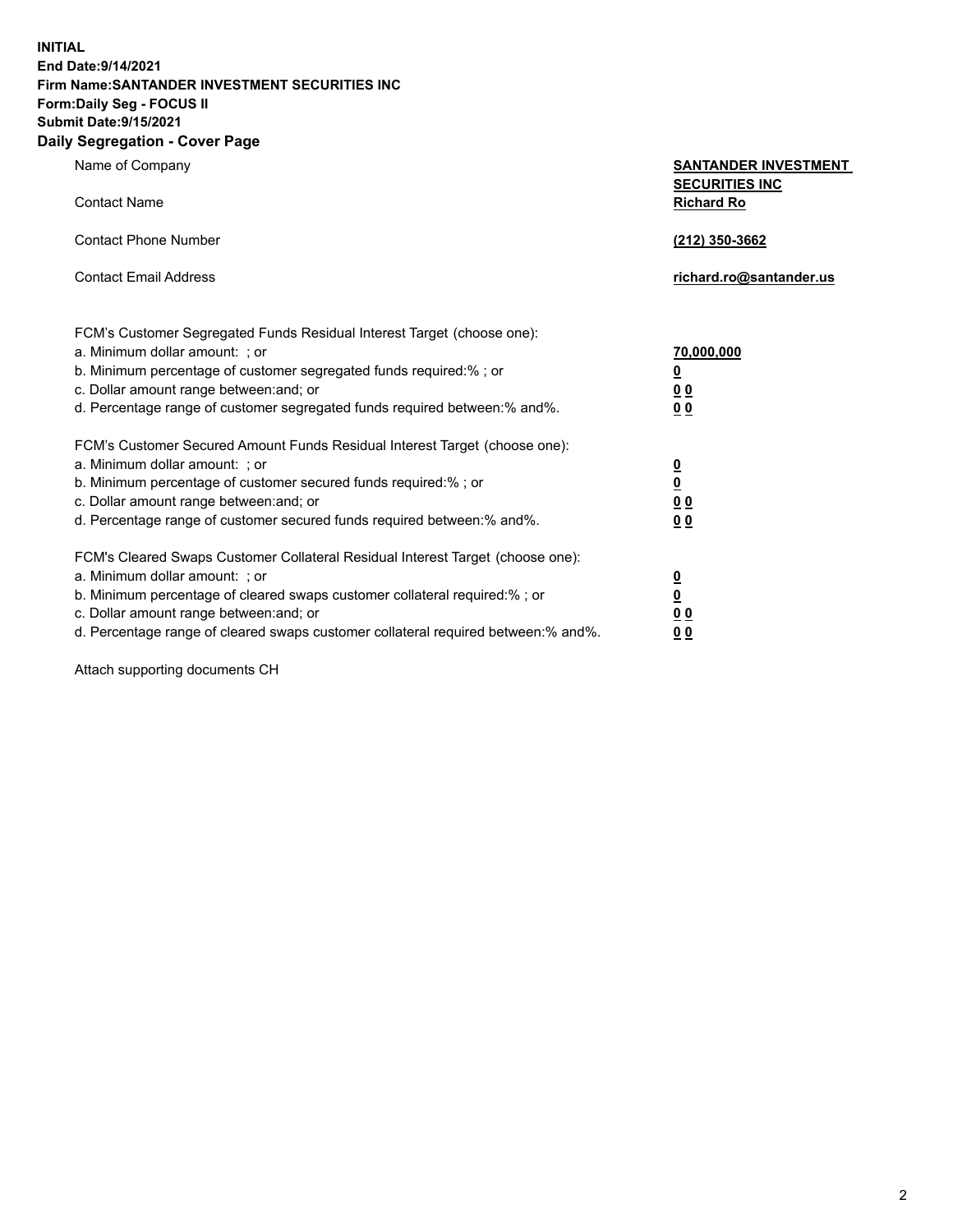**INITIAL End Date:9/14/2021 Firm Name:SANTANDER INVESTMENT SECURITIES INC Form:Daily Seg - FOCUS II Submit Date:9/15/2021 Daily Segregation - Secured Amounts**

|     | Foreign Futures and Foreign Options Secured Amounts                                         |                   |
|-----|---------------------------------------------------------------------------------------------|-------------------|
|     | Amount required to be set aside pursuant to law, rule or regulation of a foreign            | $0$ [7305]        |
|     | government or a rule of a self-regulatory organization authorized thereunder                |                   |
| 1.  | Net ledger balance - Foreign Futures and Foreign Option Trading - All Customers             |                   |
|     | A. Cash                                                                                     | $0$ [7315]        |
|     | B. Securities (at market)                                                                   | $0$ [7317]        |
| 2.  | Net unrealized profit (loss) in open futures contracts traded on a foreign board of trade   | $0$ [7325]        |
| 3.  | Exchange traded options                                                                     |                   |
|     | a. Market value of open option contracts purchased on a foreign board of trade              | $0$ [7335]        |
|     | b. Market value of open contracts granted (sold) on a foreign board of trade                | $0$ [7337]        |
| 4.  | Net equity (deficit) (add lines 1. 2. and 3.)                                               | $0$ [7345]        |
| 5.  | Account liquidating to a deficit and account with a debit balances - gross amount           | $0$ [7351]        |
|     | Less: amount offset by customer owned securities                                            | 0 [7352] 0 [7354] |
| 6.  | Amount required to be set aside as the secured amount - Net Liquidating Equity              | $0$ [7355]        |
|     | Method (add lines 4 and 5)                                                                  |                   |
| 7.  | Greater of amount required to be set aside pursuant to foreign jurisdiction (above) or line | $0$ [7360]        |
|     | 6.                                                                                          |                   |
|     | FUNDS DEPOSITED IN SEPARATE REGULATION 30.7 ACCOUNTS                                        |                   |
| 1.  | Cash in banks                                                                               |                   |
|     | A. Banks located in the United States                                                       | $0$ [7500]        |
|     | B. Other banks qualified under Regulation 30.7                                              | 0 [7520] 0 [7530] |
| 2.  | <b>Securities</b>                                                                           |                   |
|     | A. In safekeeping with banks located in the United States                                   | $0$ [7540]        |
|     | B. In safekeeping with other banks qualified under Regulation 30.7                          | 0 [7560] 0 [7570] |
| 3.  | Equities with registered futures commission merchants                                       |                   |
|     | A. Cash                                                                                     | $0$ [7580]        |
|     | <b>B.</b> Securities                                                                        | $0$ [7590]        |
|     | C. Unrealized gain (loss) on open futures contracts                                         | $0$ [7600]        |
|     | D. Value of long option contracts                                                           | $0$ [7610]        |
|     | E. Value of short option contracts                                                          | 0 [7615] 0 [7620] |
| 4.  | Amounts held by clearing organizations of foreign boards of trade                           |                   |
|     | A. Cash                                                                                     | $0$ [7640]        |
|     | <b>B.</b> Securities                                                                        | $0$ [7650]        |
|     | C. Amount due to (from) clearing organization - daily variation                             | $0$ [7660]        |
|     | D. Value of long option contracts                                                           | $0$ [7670]        |
|     | E. Value of short option contracts                                                          | 0 [7675] 0 [7680] |
| 5.  | Amounts held by members of foreign boards of trade                                          |                   |
|     | A. Cash                                                                                     | 0 [7700]          |
|     | <b>B.</b> Securities                                                                        | $0$ [7710]        |
|     | C. Unrealized gain (loss) on open futures contracts                                         | $0$ [7720]        |
|     | D. Value of long option contracts                                                           | $0$ [7730]        |
|     | E. Value of short option contracts                                                          | 0 [7735] 0 [7740] |
| 6.  | Amounts with other depositories designated by a foreign board of trade                      | $0$ [7760]        |
| 7.  | Segregated funds on hand                                                                    | $0$ [7765]        |
| 8.  | Total funds in separate section 30.7 accounts                                               | $0$ [7770]        |
| 9.  | Excess (deficiency) Set Aside for Secured Amount (subtract line 7 Secured Statement         | $0$ [7380]        |
|     | Page 1 from Line 8)                                                                         |                   |
| 10. | Management Target Amount for Excess funds in separate section 30.7 accounts                 | $0$ [7780]        |
| 11. | Excess (deficiency) funds in separate 30.7 accounts over (under) Management Target          | $0$ [7785]        |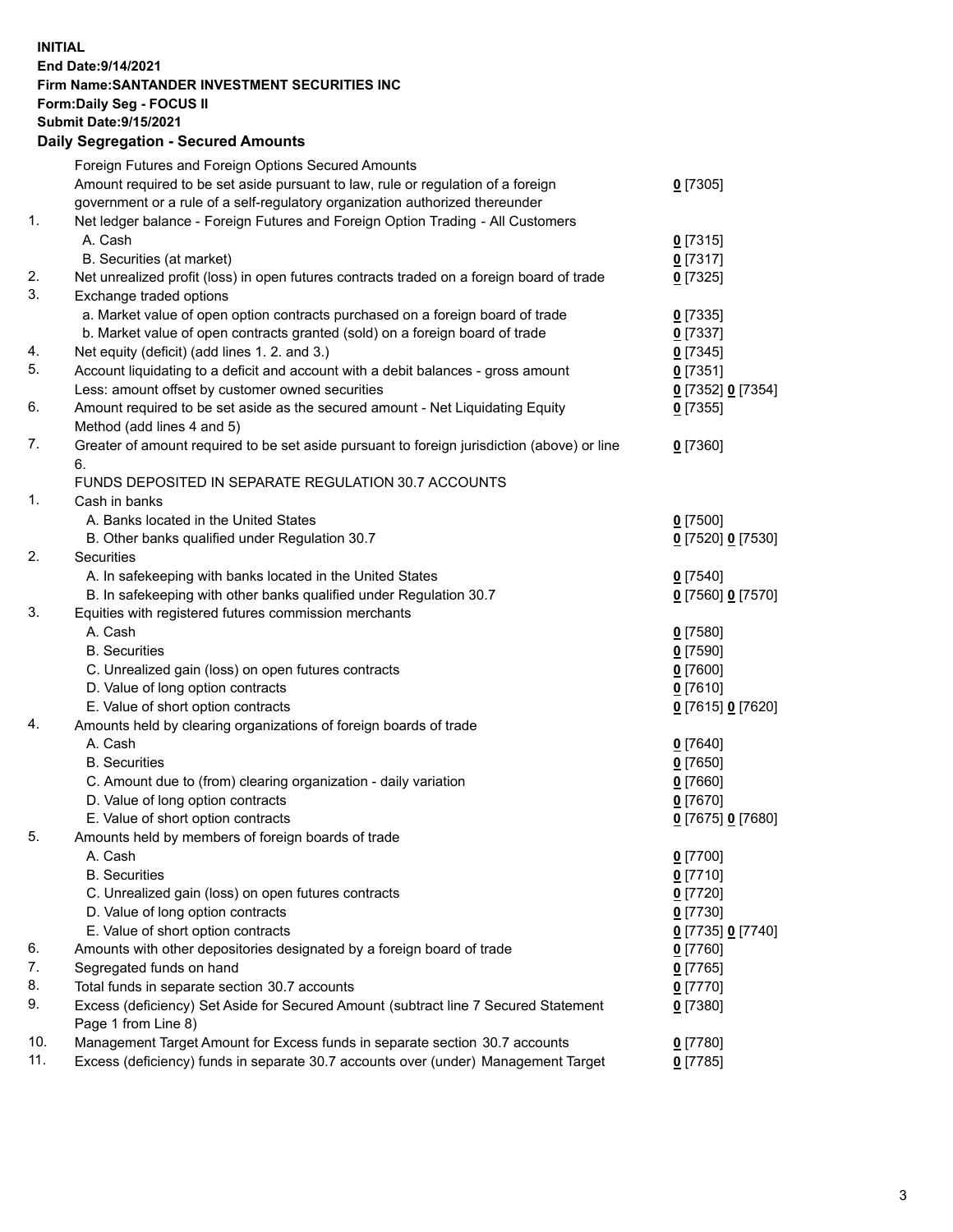| <b>INITIAL</b> | End Date: 9/14/2021<br>Firm Name: SANTANDER INVESTMENT SECURITIES INC               |                                    |
|----------------|-------------------------------------------------------------------------------------|------------------------------------|
|                | <b>Form:Daily Seg - FOCUS II</b>                                                    |                                    |
|                | <b>Submit Date: 9/15/2021</b>                                                       |                                    |
|                | Daily Segregation - Segregation Statement                                           |                                    |
|                |                                                                                     |                                    |
| 1.             | SEGREGATION REQUIREMENTS(Section 4d(2) of the CEAct)                                |                                    |
|                | Net ledger balance                                                                  |                                    |
|                | A. Cash<br>B. Securities (at market)                                                | 2,655,622,119 [7010]<br>$0$ [7020] |
| 2.             | Net unrealized profit (loss) in open futures contracts traded on a contract market  | -480,009,702 [7030]                |
| 3.             | Exchange traded options                                                             |                                    |
|                | A. Add market value of open option contracts purchased on a contract market         | 29,661,065 [7032]                  |
|                | B. Deduct market value of open option contracts granted (sold) on a contract market | -32,024,417 [7033]                 |
| 4.             | Net equity (deficit) (add lines 1, 2 and 3)                                         | 2,173,249,065 [7040]               |
| 5.             | Accounts liquidating to a deficit and accounts with                                 |                                    |
|                | debit balances - gross amount                                                       | $0$ [7045]                         |
|                | Less: amount offset by customer securities                                          | 0 [7047] 0 [7050]                  |
| 6.             | Amount required to be segregated (add lines 4 and 5)                                | 2,173,249,065 [7060]               |
|                | FUNDS IN SEGREGATED ACCOUNTS                                                        |                                    |
| 7.             | Deposited in segregated funds bank accounts                                         |                                    |
|                | A. Cash                                                                             | 259,117,289 [7070]                 |
|                | B. Securities representing investments of customers' funds (at market)              | $0$ [7080]                         |
|                | C. Securities held for particular customers or option customers in lieu of cash (at | $0$ [7090]                         |
|                | market)                                                                             |                                    |
| 8.             | Margins on deposit with derivatives clearing organizations of contract markets      |                                    |
|                | A. Cash                                                                             | 2,047,420,497 [7100]               |
|                | B. Securities representing investments of customers' funds (at market)              | $0$ [7110]                         |
|                | C. Securities held for particular customers or option customers in lieu of cash (at | $0$ [7120]                         |
|                | market)                                                                             |                                    |
| 9.             | Net settlement from (to) derivatives clearing organizations of contract markets     | <u>-58,254,282</u> [7130]          |
| 10.            | Exchange traded options                                                             |                                    |
|                | A. Value of open long option contracts                                              | 29,661,065 [7132]                  |
| 11.            | B. Value of open short option contracts<br>Net equities with other FCMs             | -32,024,417 [7133]                 |
|                | A. Net liquidating equity                                                           | $0$ [7140]                         |
|                | B. Securities representing investments of customers' funds (at market)              | $0$ [7160]                         |
|                | C. Securities held for particular customers or option customers in lieu of cash (at | $0$ [7170]                         |
|                | market)                                                                             |                                    |
| 12.            | Segregated funds on hand                                                            | $0$ [7150]                         |
| 13.            | Total amount in segregation (add lines 7 through 12)                                | 2,245,920,152 [7180]               |
| 14.            | Excess (deficiency) funds in segregation (subtract line 6 from line 13)             | 72,671,087 [7190]                  |
| 15.            | Management Target Amount for Excess funds in segregation                            | 70,000,000 [7194]                  |
| 16.            | Excess (deficiency) funds in segregation over (under) Management Target Amount      | 2,671,087 [7198]                   |
|                | <b>Excess</b>                                                                       |                                    |